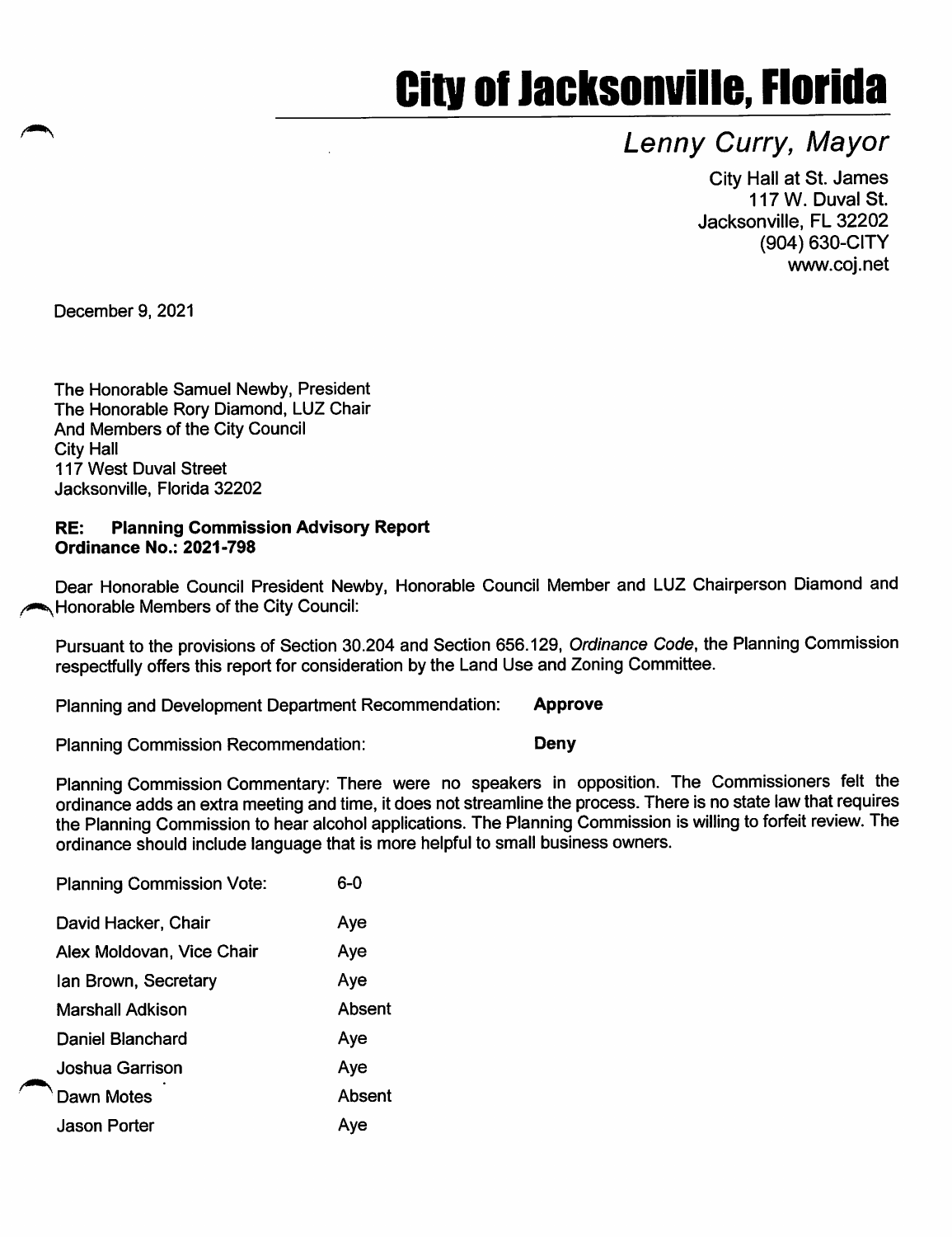Planning Commission Report Page 2

If you have any questions or concerns, please do not hesitate to contact me at your convenience.

r^.

Sincerely,

 $\mathcal{P}$ eur Dan

Bruce E. Lewis City Planner Supervisor - Current Planning Division City of Jacksonville - Planning and Development Department 214 North Hogan Street, Suite 300 Jacksonville, FL 32202 (904) 255-7820 blewis@coj.net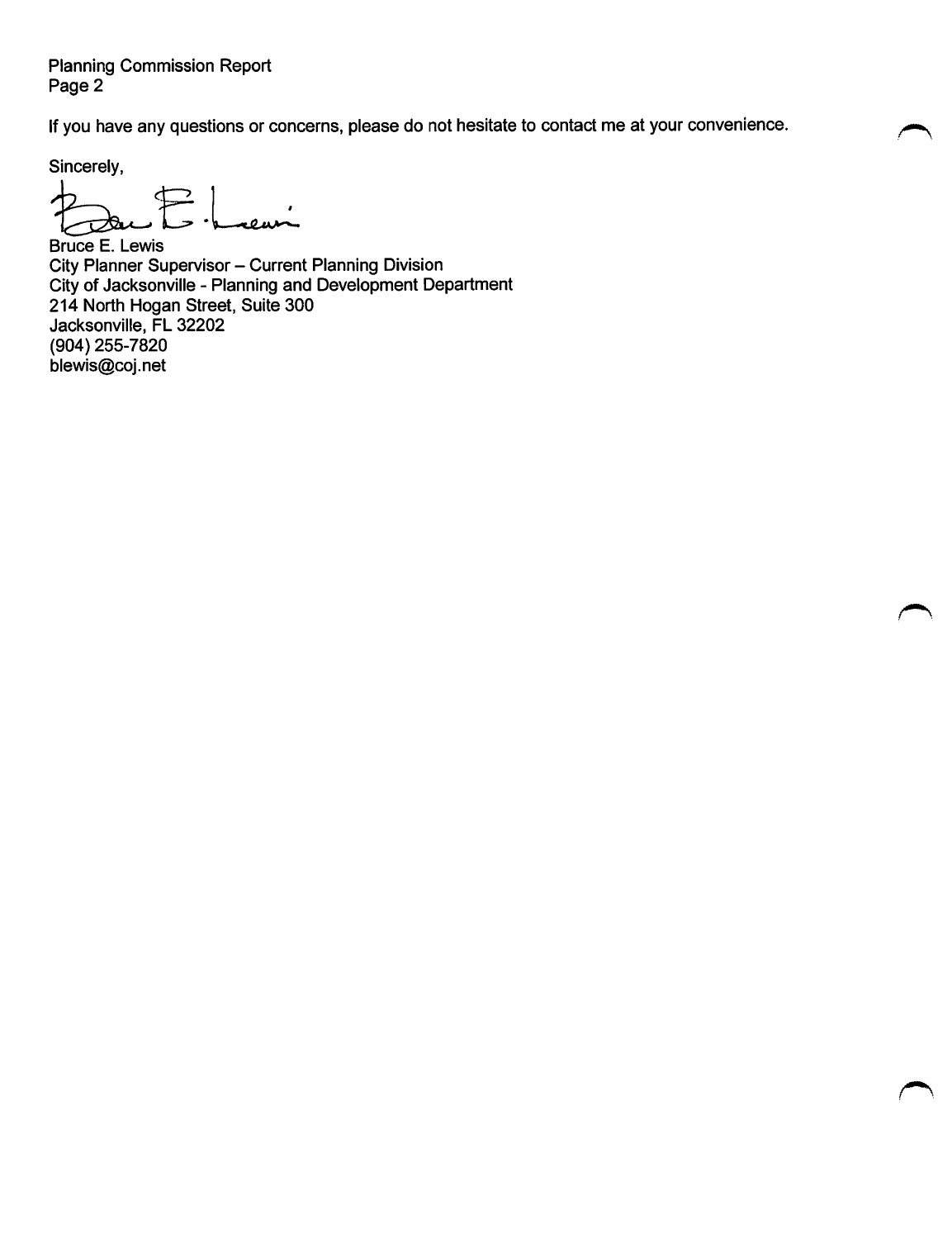#### REPORT OF THE PLANNING AND DEVELOPMENT DEPARTMENT

The Planning and Development Department hereby forwards to the Planning Commission, Land Use and Zoning Committee, and City Council its comments and recommendations on:

#### ORDINANCE 2021-798

### AN ORDINANCE AMENDING MULTIPLE PORTIONS OF CHAPTER 656 (ZONING CODE), ORDINANCE CODE, REGARDING THE REGULATION OF ALCOHOL; PROVIDING AN EFFECTIVE DATE.

#### I. GENERAL INFORMATION

The bill amends Chapter 656 (Zoning Code), Ordinance Code, to update the regulation of alco hol.

#### H. EVALUATION

#### A. The need and justification for the change

The Zoning Code regulations for alcohol have been essentially imchanged since 1991. This bill updates the Zoning Code by doing the following:

- Final decisions for zoning exceptions and waivers for alcohol are currently heard by the Planning Commission. Under this bill, the Planning Commission would review and make a recommendation, but the final decision would go to the City Council.
- Updates the criteria for granting a Waiver of Minimum Distance Requirements for Liquor License Locations.
- Adds small scale breweries as a permissible use by exception in CCG-1, CCG-2, and CCG-S.
- Establishes thresholds for liquor stores permitted by right in CCG-2. Otherwise, liquor stores are permissible by exception in CCG-2.
- Clarifies the definition of churches and schools as related to Part 8 Alcohol Regulations.
- B. The relationship of the proposed amendment to the Comprehensive Plan and the work of the Department with appropriate consideration as to whether the proposed amendment will further the purposes of the Zoning Code and Comprehensive Plan.

This bill is consistent with the spirit and intent of both the Comprehensive Plan and the Zoning Code in that it is the intent of the legislation to protect and preserve the public health.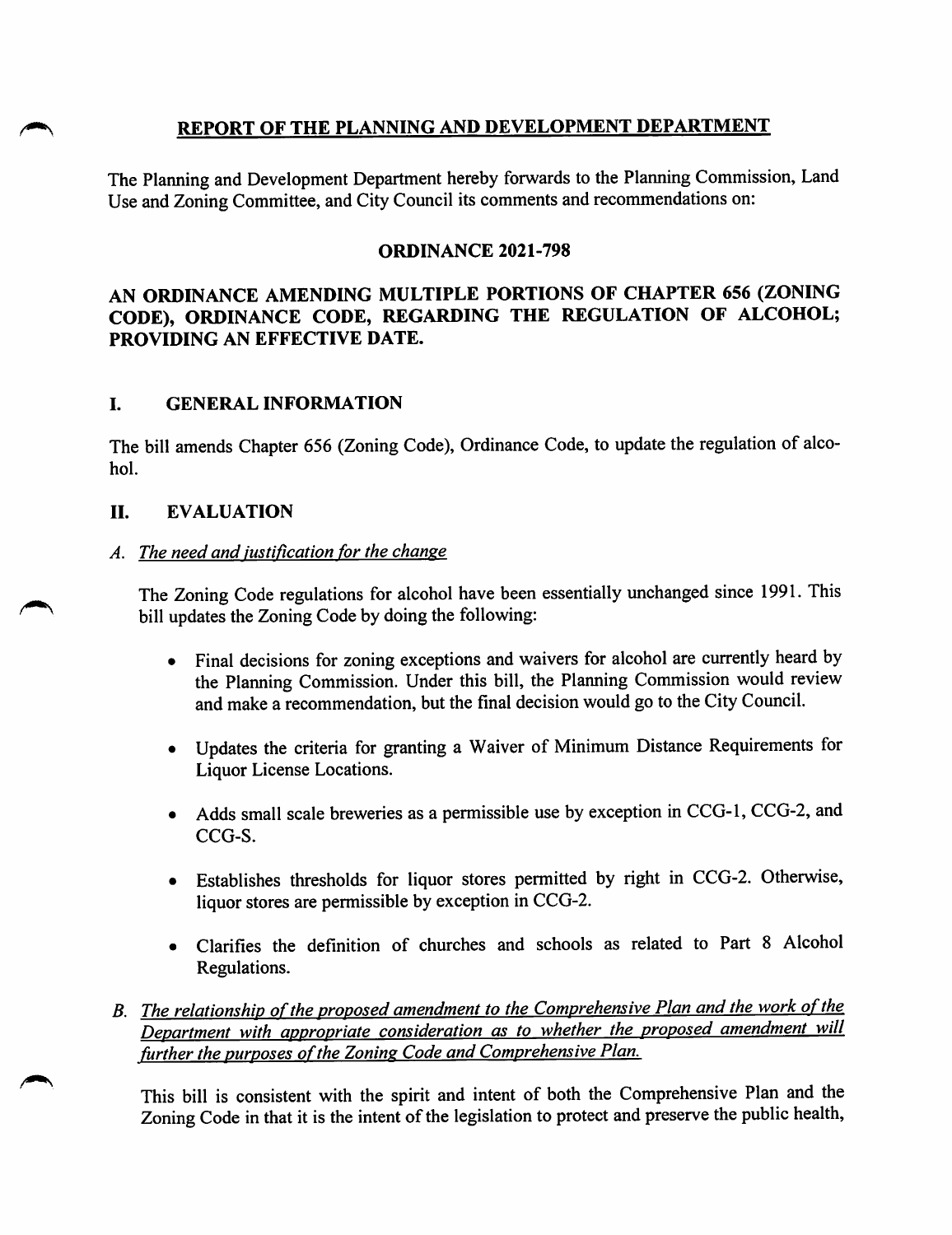safety and welfare of the people of the City of Jacksonville by promoting and sustaining the viability of existing and emerging commercial areas.

# III. RECOMMENDATION

The Planning and Development Department recommends that Ordinance 2021-798 be approved.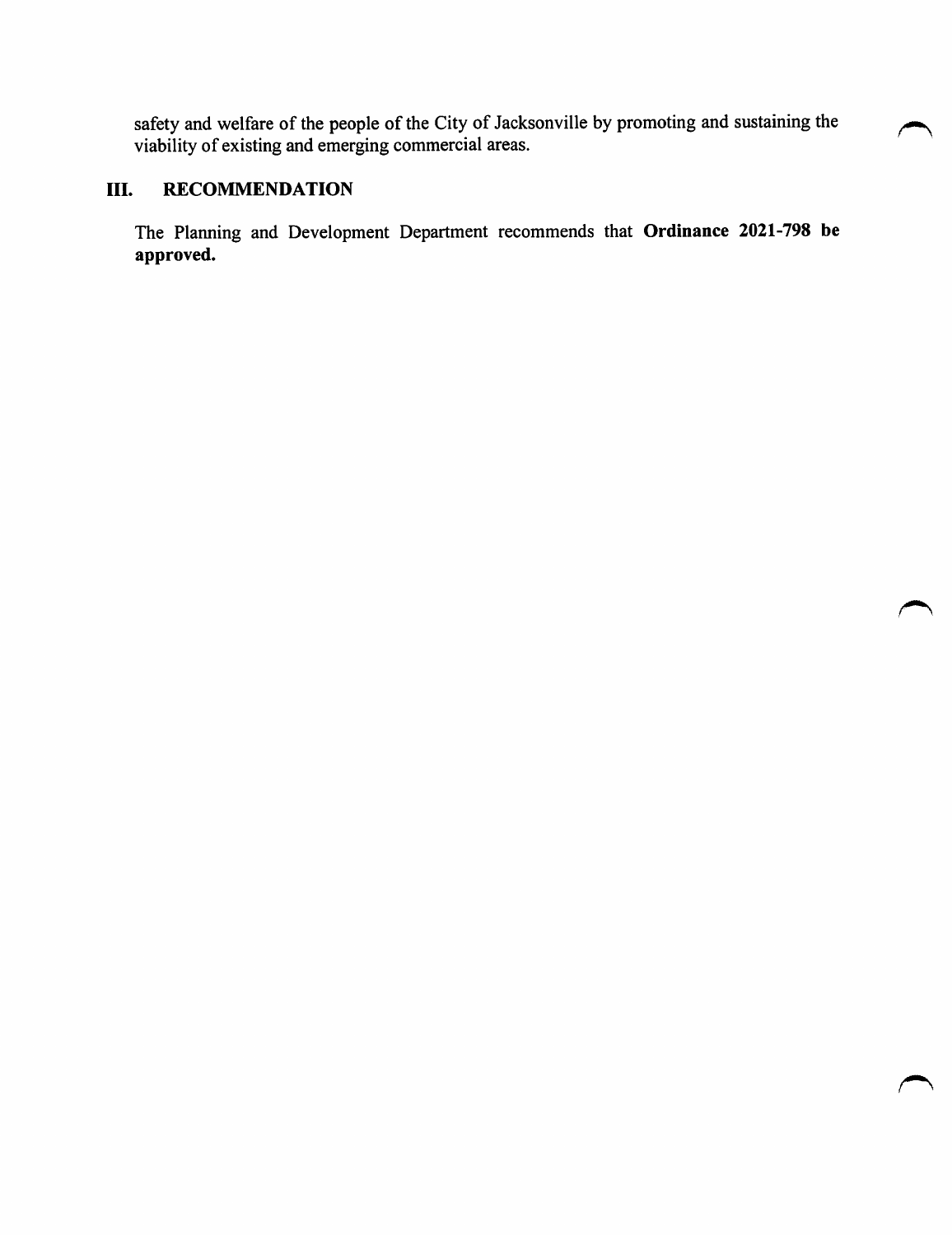Introduced by Council Members Diamond and Gaffney:

2

 $\mathbf{1}$ 

3

4

5

6

7

8

9

10

11

12

13

14

15

16

17

18

19

20

21

22

23

24

25

26

27

28

29

30

31

#### ORDINANCE 2021-798

AN ORDINANCE AMENDING CHAPTER 656, (ZONING CODE), PART 1 (GENERAL PROVISIONS), SUBPART A (BASIC PROVISIONS), SECTION 656.101, (DEFINITIONS), ORDINANCE CODE, IN ORDER TO ADD CRITERIA TO THE DEFINITION OF EXCEPTION OF ALCOHOL RELATED USES; AMENDING CHAPTER 656 (ZONING CODE), PART 1 (GENERAL PROVISIONS), SUBPART D (ZONING EXCEPTIONS, VARIANCES AND WAIVERS, AMENDMENTS TO FINAL ORDER, APPEALS OF WRITTEN INTERPRETATIONS OF THE DIRECTOR AND APPEALS OF FINAL ORDERS OF THE COMMISSION), SECTION 656.131 (ZONING EXCEPTION), SECTION 656.133 (WAIVERS FOR MINIMUM DISTANCE REQUIREMENTS FOR LIQUOR LICENSE LOCATIONS; MINIMUM STREET FRONTAGE REQUIREMENTS; SIGNS; DOWNTOWN PROPERTIES), AND SECTION 656.138 (CONCURRENT APPLICATIONS), ORDINANCE CODE, TO DESIGNATE THE CITY COUNCIL AS THE QUASI-JUDICIAL BODY THAT APPROVES, APPROVES WITH CONDITIONS OR DENIES ZONING EXCEPTIONS FOR ALCOHOL RELATED USES AND WAIVERS FOR MINIMUM DISTANCE REQUIREMENTS FOR LIQUOR LICENSE LOCATIONS AND ADDS CRITERIA FOR SAID DETERMINATION; AMENDING CHAPTER 656 (ZONING CODE), PART 3 (SCHEDULE OF DISTRICT REGULATIONS), SUBPART C (COMMERCIAL USE CATEGORIES AND ZONING DISTRICTS), SECTION 656.313 (COMMUNITY/GENERAL COMMERCIAL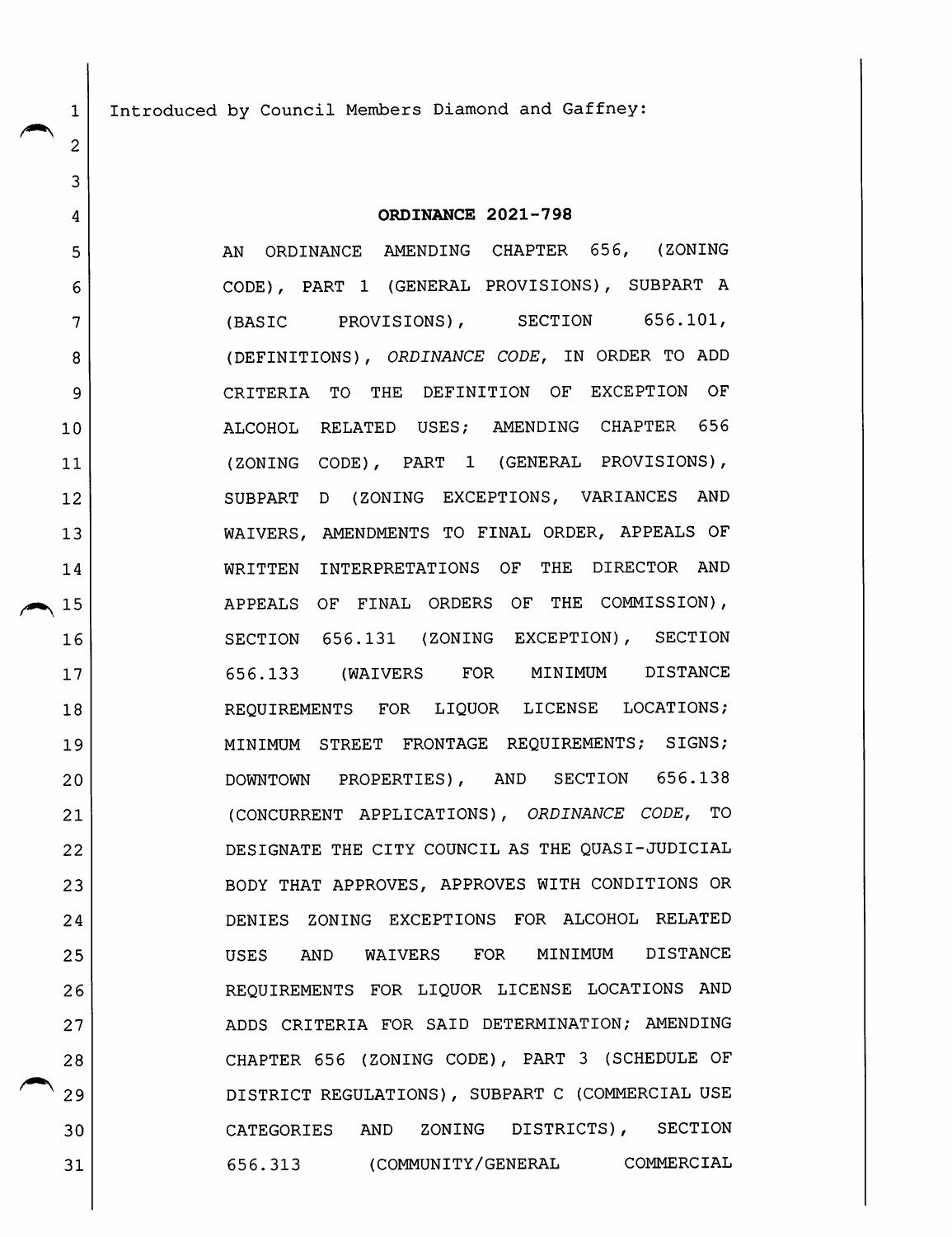CATEGORY) , ORDINANCE CODE, TO ALLOW MICRO-BREWERIES AS A USE BY ZONING EXCEPTION IN COMMERCIAL COMMUNITY/GENERAL-1 (CCG-1), COMMERCIAL COMMUNITY/GENERAL-2 (CCG-2) AND COMMERCIAL COMMUNITY/GENERAL-SPRINGFIELD (CCG-S) DISTRICTS; AMENDING CHAPTER 656 (ZONING CODE), PART 3 (SCHEDULE OF DISTRICT REGULATIONS), SUBPART C (COMMERCIAL USE CATEGORIES AND ZONING DISTRICTS), SECTION 656.313 (COMMUNITY/GENERAL COMMERCIAL CATEGORY), ORDINANCE CODE, TO PROVIDE THAT ESTABLISHMENTS OR FACILITIES WHICH INCLUDE THE RETAIL SALE OF ALL ALCOHOLIC BEVERAGES FOR OFF-PREMISES CONSUMPTION SHALL BE ALLOWED BY RIGHT ONLY ON PROPERTIES THAT MEET CERTAIN REQUIREMENTS AND ESTABLISHMENTS OR FACILITIES WHICH DO NOT MEET THESE REQUIREMENTS SHALL BE ALLOWED ONLY BY ZONING EXCEPTION; AMENDING CHAPTER 656 (ZONING CODE), PART 8 (ALCOHOLIC BEVERAGES), SECTION 656.802 (DEFINITIONS), SECTION 656.806 (MEASUREMENT OF DISTANCES), ORDINANCE CODE, TO AMEND AND CLARIFY THE DEFINITIONS OF "CHURCH" AND "SCHOOL", TO CLARIFY THE APPLICABILITY FOR THE DISTANCE LIMITATIONS FOR PARTICULAR ALCOHOL RELATED USES AND TO CLARIFY HOW DISTANCES ARE MEASURED FOR ALCOHOL RELATED USES; PROVIDING THAT ANY CURRENT, PERMITTED OR FILED USE NOT IN CONFORMANCE WITH THE AMENDMENTS PROVIDED HEREIN SHALL CONSTITUTE A LAWFULLY NON-CONFORMING USES; PROVIDING AN EFFECTIVE DATE.

1

2

3

4

5

6

7

8

9

10

11

12

13

14

15

16

17

18

19

20

21

22

23

24

25

26

27

28

29

30

31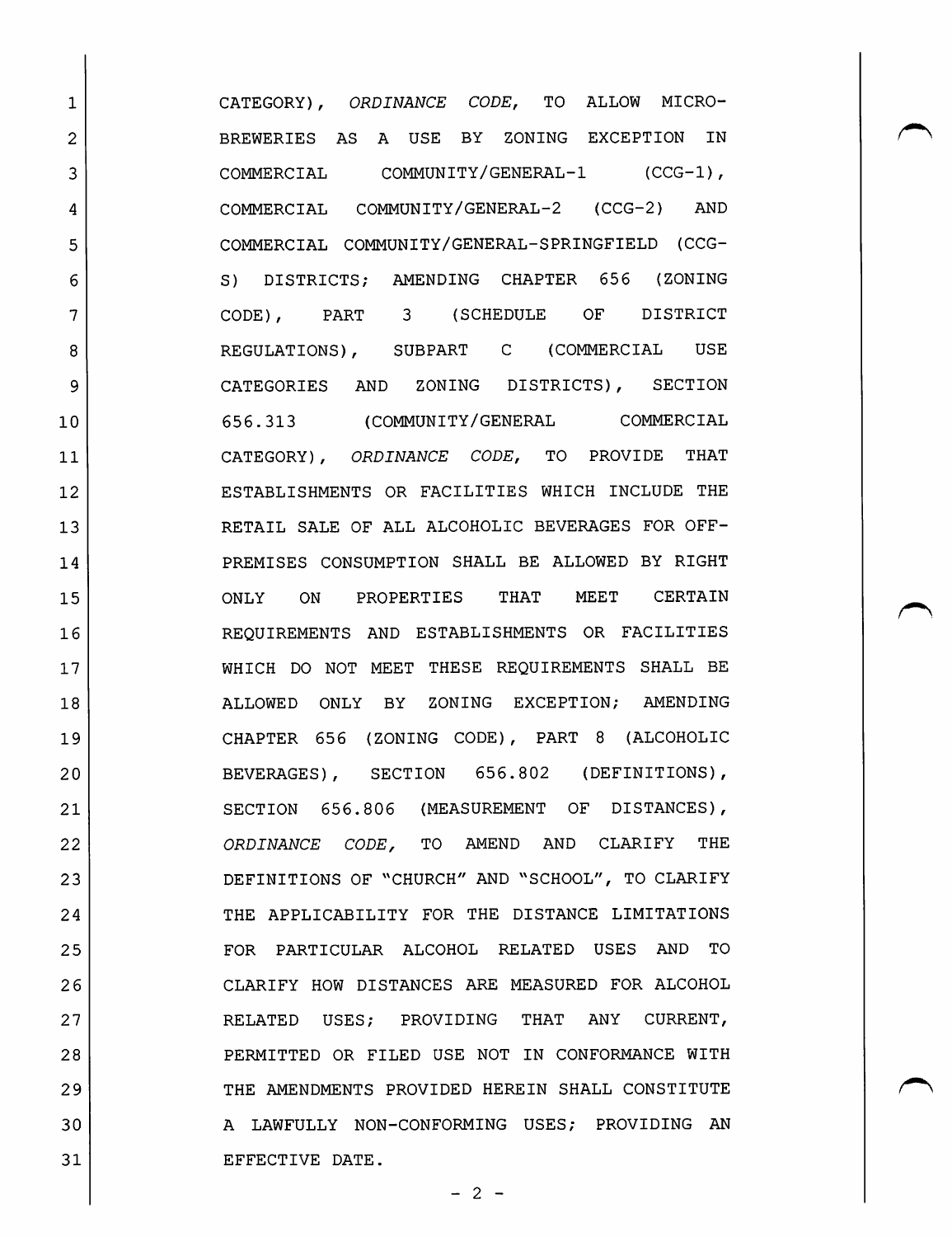BE IT ORDAINED by the Council of the City of Jacksonville: Section 1. Amending Section 656.101 (Definitions), Ordinance Code. Section 656.101 (Definitions), Part 1 (General Provisions), Subpart A (Basic Provisions), Chapter 656 (Zoning Code), Ordinance Code is hereby amended to read as follows:

CHAPTER 656 - ZONING CODE

\* \* \*

PART 1 GENERAL PROVISIONS

\* \* \*

SUBPART A. BASIC PROVISIONS

\* \* \*

Sec. 656.101. Definitions

2

 $\mathbf{1}$ 

3

4

5

6

7

8

9

10

11

12

13

\* \* \*

14  $\begin{array}{c|c} & 14 \\ \hline & 15 \end{array}$ 16 17 18 19 20 21 22 23 24 25 26 27 28  $\begin{array}{c|c}\n & 28 \\
 & 29\n\end{array}$ 30 31 (i)Exception means a use that would not be appropriate generally or without restriction throughout the zoning district but which, if controlled as to number, area, location or relation to the neighborhood, could promote the public health, safety, welfare, morals, order, comfort, convenience, appearance, prosperity or general welfare. Such uses may be permissible in the zoning district as exceptions if specific provision for the exception is made in the Zoning Code and the uses are found by the Commission and the Council to be in conformity with the standards and criteria set forth in Section 656.131(c). In the case of exceptions for telecommunication towers, the supplemental standards and criteria contained in Part 15 shall also apply. In the case for exceptions for alcohol related uses, it shall constitute a rebuttable presumption that the proposed exception meets the definition of exception and the criteria in Section 656.131(c) where the proposed exception is the current lawful use or prior lawful use of the same property or a portion thereof. For purposes of this subsection "prior use" shall mean within the previous year from the date of the hearing on the exception.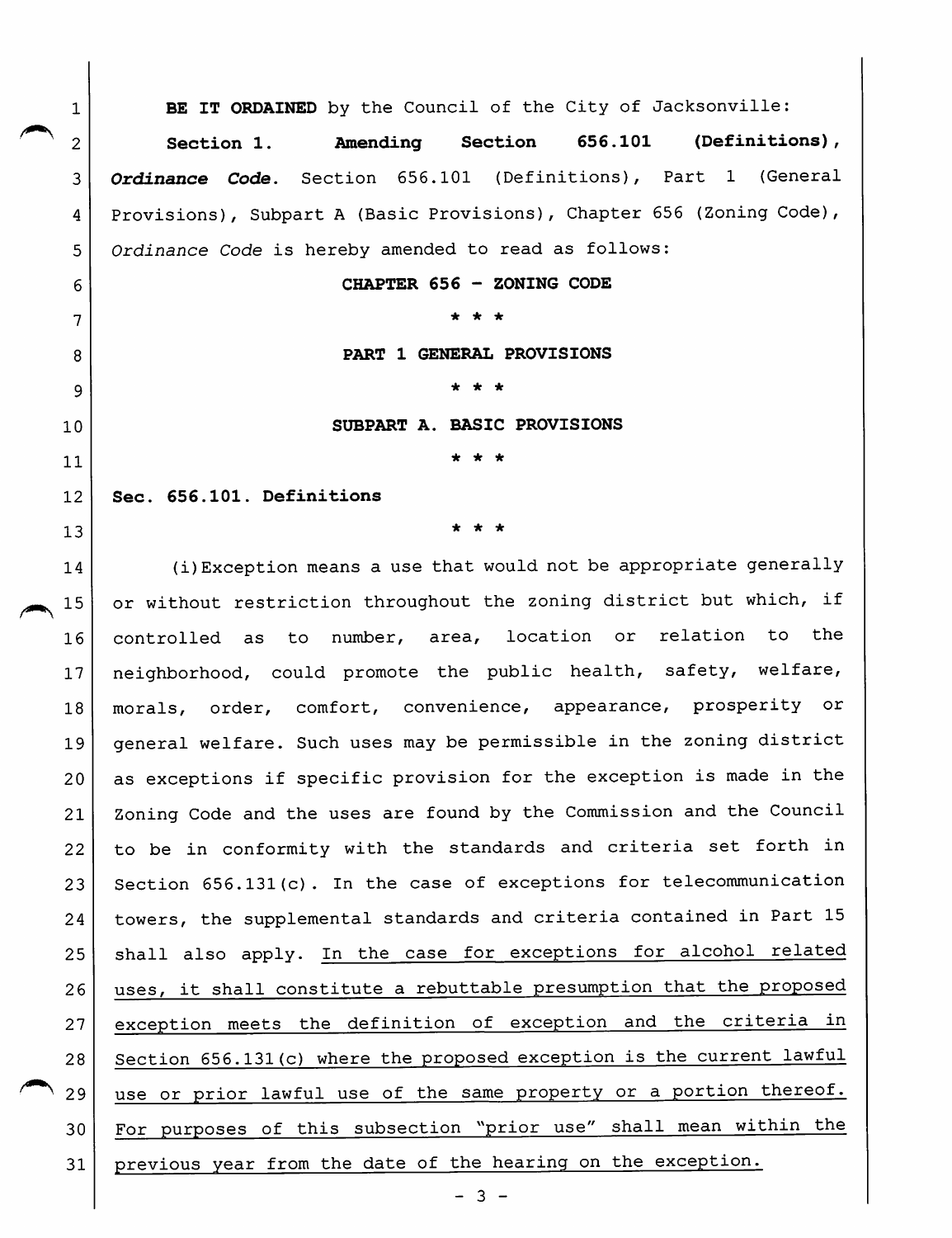| 1            |                                                                        |
|--------------|------------------------------------------------------------------------|
| $\mathbf{2}$ | (Zoning<br><b>Section 656.131</b><br>Section 2. Amending Chapter       |
| 3            | Exceptions), Ordinance Code. Section 656.131 (Zoning Exceptions),      |
| 4            | Section 656.133 (Waivers for Minimum Distance Requirements for Liquor  |
| 5            | License Locations; Minimum Street Frontage Requirements; Signs;        |
| 6            | Minimum Distance Requirements for Medical Marijuana Dispensing         |
| 7            | Facilities; Downtown Properties), Section 656.138. (Concurrent         |
| 8            | applications) Part 1 (General Provisions), Subpart D (Zoning           |
| 9            | Exceptions, Variances and Waivers, Amendments to Final Order, Appeals  |
| 10           | of Written Interpretations of the Director and Appeals of Final Orders |
| 11           | of the Commission, Part 1 (General Provisions), Chapter 656 (Zoning    |
| 12           | Code), Ordinance Code is hereby amended to read as follows:            |
| 13           | CHAPTER 656 - ZONING CODE                                              |
| 14           |                                                                        |
| 15           | PART 1. GENERAL PROVISIONS                                             |
| 16           |                                                                        |
| 17           | SUBPART D. - ZONING EXCEPTIONS, VARIANCES AND WAIVERS, AMENDMENTS      |
| 18           | TO FINAL ORDER, APPEALS OF WRITTEN INTERPRETATIONS OF THE DIRECTOR     |
| 19           | AND APPEALS OF FINAL ORDERS OF THE COMMISSION                          |
| 20           |                                                                        |
| 21           | Sec. 656.131 - Zoning Exceptions                                       |
| 22           | A proposal for a zoning exception may be initiated only upon<br>(a)    |
| 23           | an application for zoning exception filed with the Department          |
| 24           | by the owner or his authorized agent. An application for a             |
| 25           | zoning exception under the Zoning Code shall be in writing             |
| 26           | and in the form prescribed by the Department Commission.               |
| 27           | Information required on the application may include, for               |
| 28           | example, the name and address of the owner and the agent, the          |
| 29           | property address and location, and a legal description and             |
| 30           | real estate assessment number(s). Other information may                |
| 31           | include the current zoning of the property, the exception              |

- 4 -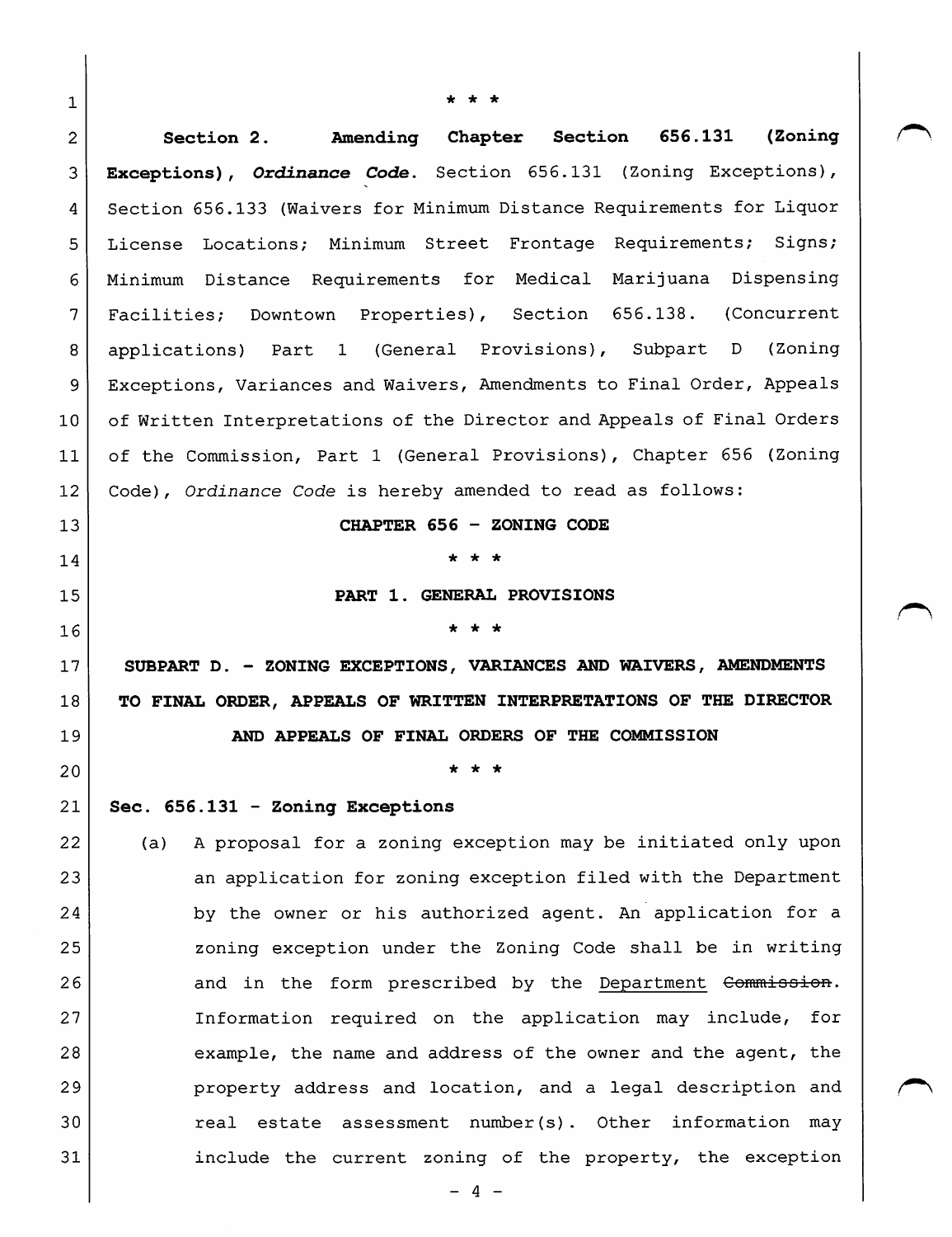1 being sought, a list of owners of property within 350 feet, 2 identification of any previous zoning applications for the 3 property during the preceding five years and statements 4 | indicating how the standards and criteria for exceptions 5 | which are set forth herein will be met. An application shall 6 6 be accompanied by a site plan drawn to an appropriate scale 7 | Showing the property as it is intended to be developed or 8 | modified pursuant to the application for exception. The site 9 | plan must show the following:

- 10 (i) Property dimensions;
- 11 (ii) Buildings and dimensions;
- 12 (iii) Parking spaces and dimensions, including handicapped and 13 car pool spaces;
- 14 (iv) Loading and unloading area, if applicable, with turn 15 around and dimensions;

16 (v) Landscaped areas and dimensions;

- 17 | (vi) Ingress and egress (driveways, alleys and easements);
- 18 (vii) Adjacent streets and right-of-way;

19 (viii)North arrow and graphic scale;

- 20 (ix) Signage (if any);
- 21 (x) Buildings setbacks and buffer (including dimensions);

22 (xi) Adjacent current property uses;

23 (xii) Adjacent zoning districts;

- 24 (xiii) Total land area; and
- 

25 (xiv) Total building coverage area.

26 | Additional items may be required, to the extent applicable, as 27 | required by any site review guidelines which may be promulgated by 28 | the Department from time to time. The site plan, as approved, shall 29 | be binding upon the exception, if granted. Upon receipt of the 30 application, the Zoning Administrator shall determine whether the 31 application is complete within five (5) working days. If it is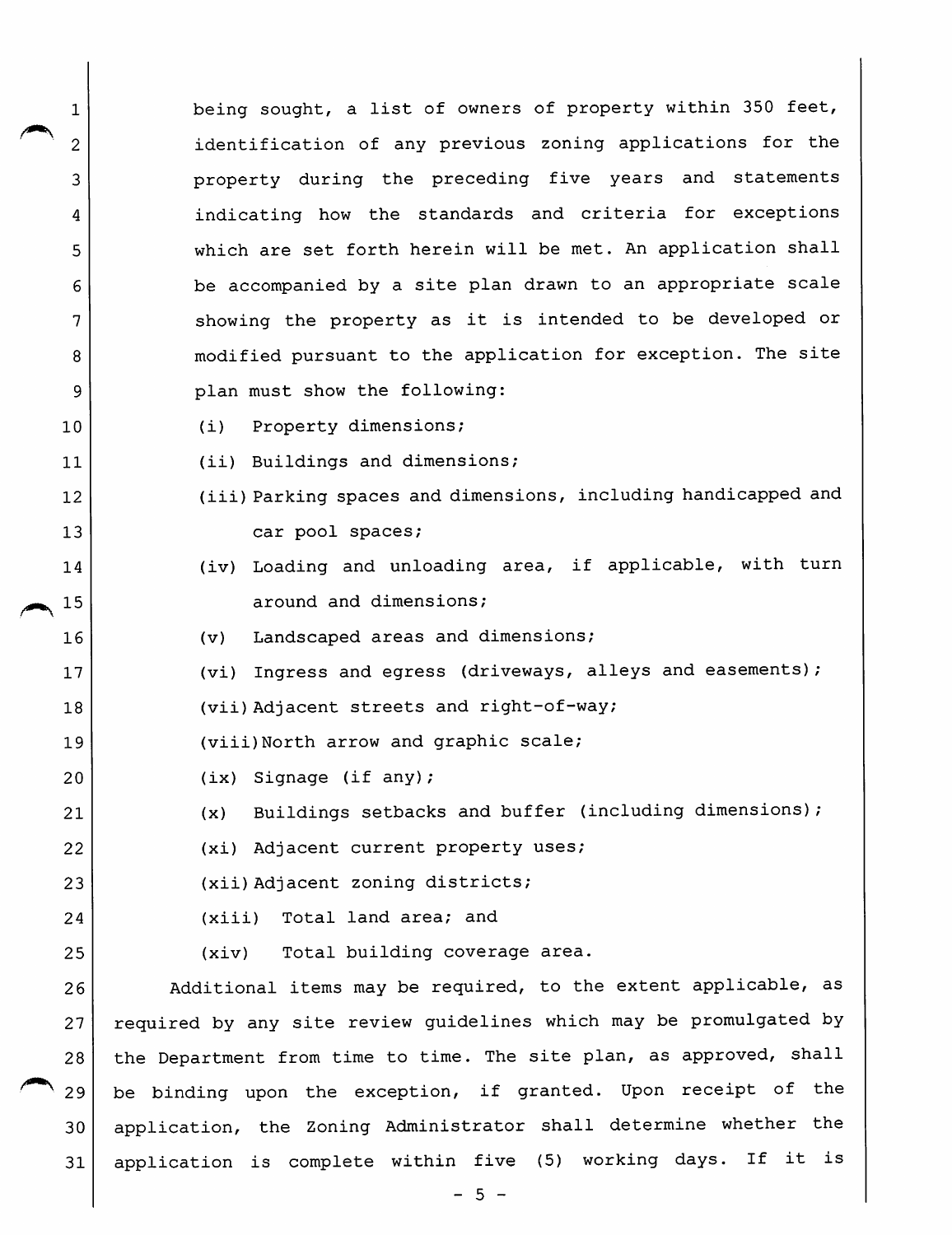1 determined that the application is not complete, written notice shall  $2$  be provided to the applicant specifying the deficiencies. The Zoning 3 Administrator shall take no further action on the application until 4 the deficiencies are remedied. When the application is determined to 5 | be complete, all fees must be paid as specified in Section 656.147.

 $\begin{array}{ccc} 6 \end{array}$ 

7 (e)For purposes of this section, for alcohol-related zoning 8 | exceptions, all preceding references to "Commission" shall mean the 9 Council. Alcohol-related zoning exception applications shall be 10 considered by the Council which shall apply the criteria set forth 11 in Section 656.131(c) and the definition of exception. Prior to 12 Council's hearings on the application, the Commission shall hear the 13 application at a publicly noticed meeting and make a recommendation 14 of approval, denial or approval with conditions to the Council based 15 | upon the criteria set forth in Section 656.131 (c) and the definition 16 of exception. The Department shall be responsible for making an 17 advisory recommendation with respect to each application for an 18 | alcohol-related zoning exception. Public hearings for alcohol-related 19 | zoning exceptions shall be noticed in the same manner as required for 20 rezonings as set forth in Section 656.137.

21  $\vert$  \* \* \*

22 | Sec. 656.133 - Waivers for Minimum Distance Requirements for Liquor 23 License Locations; Minimum Street Frontage Requirements; Signs; 24 Minimum Distance Requirements for Medical Marijuana Dispensing 25 Facilities; Downtown Properties.

26 (a) Waivers for minimum distance requirements for liquor license 27 | *locations; waiver criteria*. Applications for minimum distance 28 | The requirements for liquor license locations shall be considered 29 by the Commission Council pursuant to the criteria set forth 30 in this subsection in accordance with the notice and public 31 hearing requirements set forth in Section 656.137. Prior to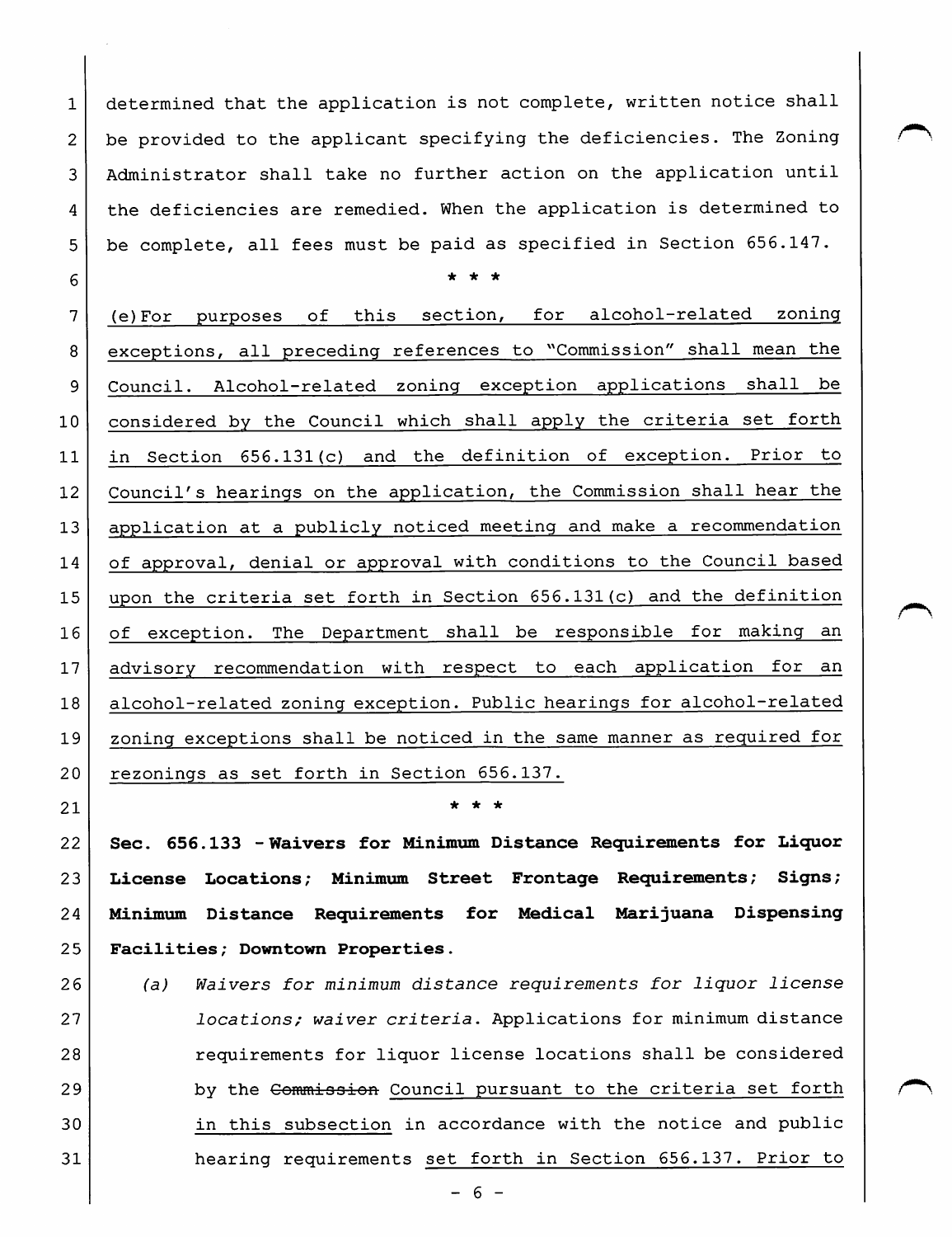Council^s hearings on the application, the Commission shall hear the application at a publicly noticed meeting and make a recommendation of approval, denial or approval with conditions to the Council in the same manner as the Commission based upon the criteria set forth in this subsection for zoning exceptions set forth in Section 656.131. Applications for waivers shall be in writing on the form prescribed by the Commission Department and filed with the Department together with the required number of copies and all required attachments. Upon receipt of the application, the Zoning Administrator shall determine whether the application is complete within five working days. If it is determined that the application is not complete, written notice shall be provided to the applicant specifying the deficiencies. The Zoning Administrator shall take no further action on the application until the deficiencies are remedied. When the application is determined to be complete, all fees must be paid as specified in Section 656.147.

2

 $\mathbf 1$ 

3

4

5

6

7

8

9

10

11

12

13

14  $\begin{array}{c|c}\n & 14 \\
\hline\n & 15\n\end{array}$ 

16

17

18

19

20

21

22

23

30

31

The waiver for minimum distance requirements from a eChurch or sSchool for a liquor license location may shall be granted if there exist one or more circumstances which negate the necessity for compliance with the distance requirements, including, but not limited to the following:

- 24 25 26 27 28 29 (1) The commercial activity associated with the alcoholic beverage use is of a lesser intensity than the commercial activity associated with the alcoholic beverage use which previously existed on the same property or portion thereof; e.g., there has been a reduction in the number of seats or square footage or the type of license;
	- (2) The alcoholic beverage use is designed to be an integral part of a mixed planned unit development The alcoholic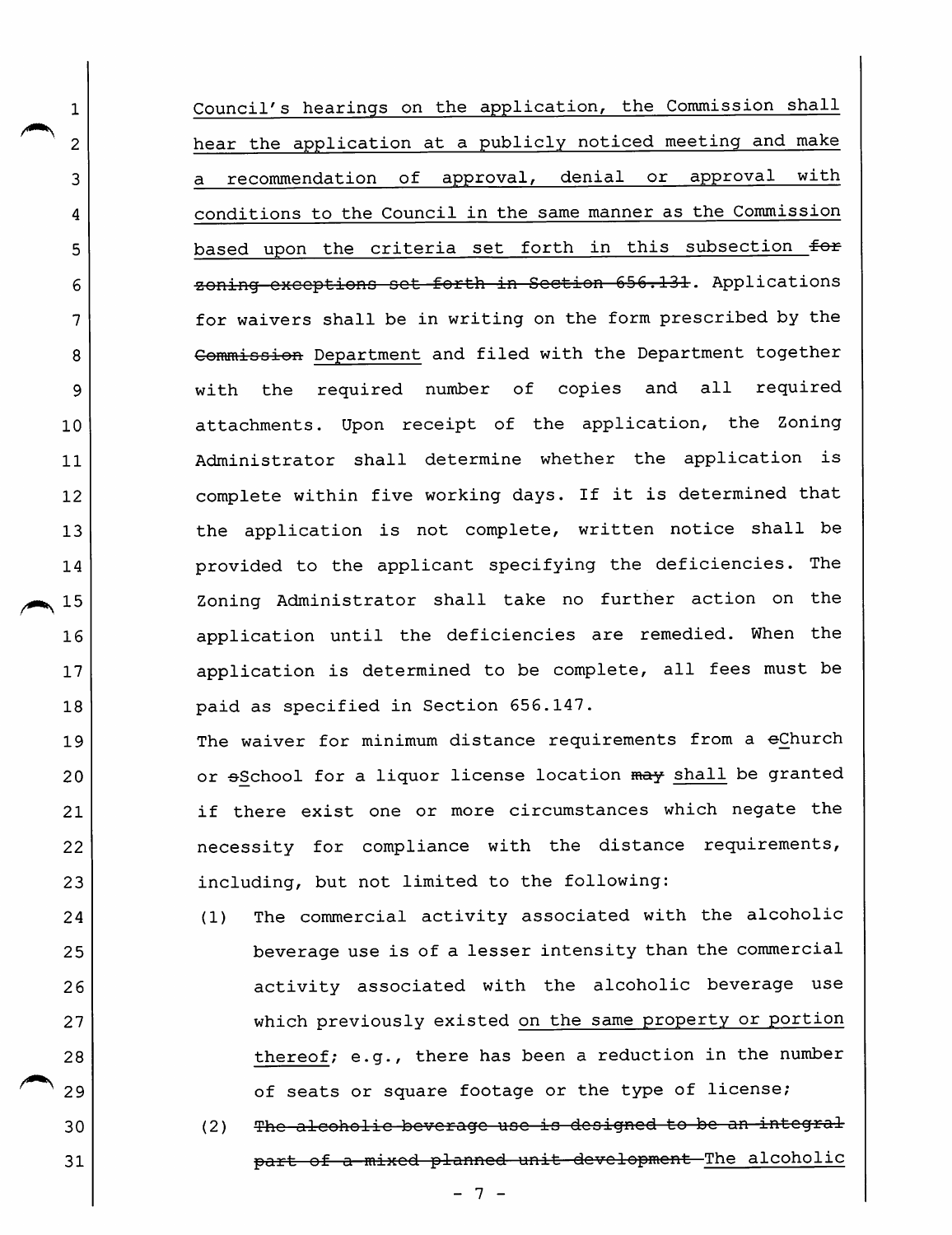1 beverage use is supplemental and subordinate to the 2 | primary use of the property such as: a hotel, motel, 3 golf course, grocery store^ sports facility or other 4 use;

- 5 (3) The alcoholic beverage use is located within a shopping 6 center with an aggregate gross leasable area of 50,000 7 | Square feet or more, inclusive of all outparcels and 8 and Supers the definition of a "bona fide restaurant", as 9 defined in Section  $656.805(c)$ ;
- 10 (4) The building within which the alcoholic beverage use is 11 **proposed** is not directly visible from the grounds 12 actively used as part of the Church or School along the 13 **line—of measurement defined in Section**—656.806 and is 14 **physically separated from the church or school, thereby** 15 **15 negating** the distance requirement as a result of the 16 extra travel time; or
- 17 (5) The Church within the applicable distance limitation is 18 **located within a zoning district or districts which** 19 allow, by right or exception, the same alcoholic 20 beverage use that is sought by the applicant; or
- 21 (6) There are other existing liquor license locations of a 22 similar nature in the immediate vicinity of the proposed 23 location; provided, however, that no waiver shall be 24 **granted pursuant to this criterion if the proposed** 25 liquor license location is closer to the church or school 26 than other existing locations.
- 27  $\vert$  \* \* \*
- 28 Sec. 656.138. Concurrent applications.

29 Applications on the same property, except for those properties 30 located in the Downtown Overlay Zone, which include one or more 31 combinations for zoning exception(s) and/or variance(s) and/or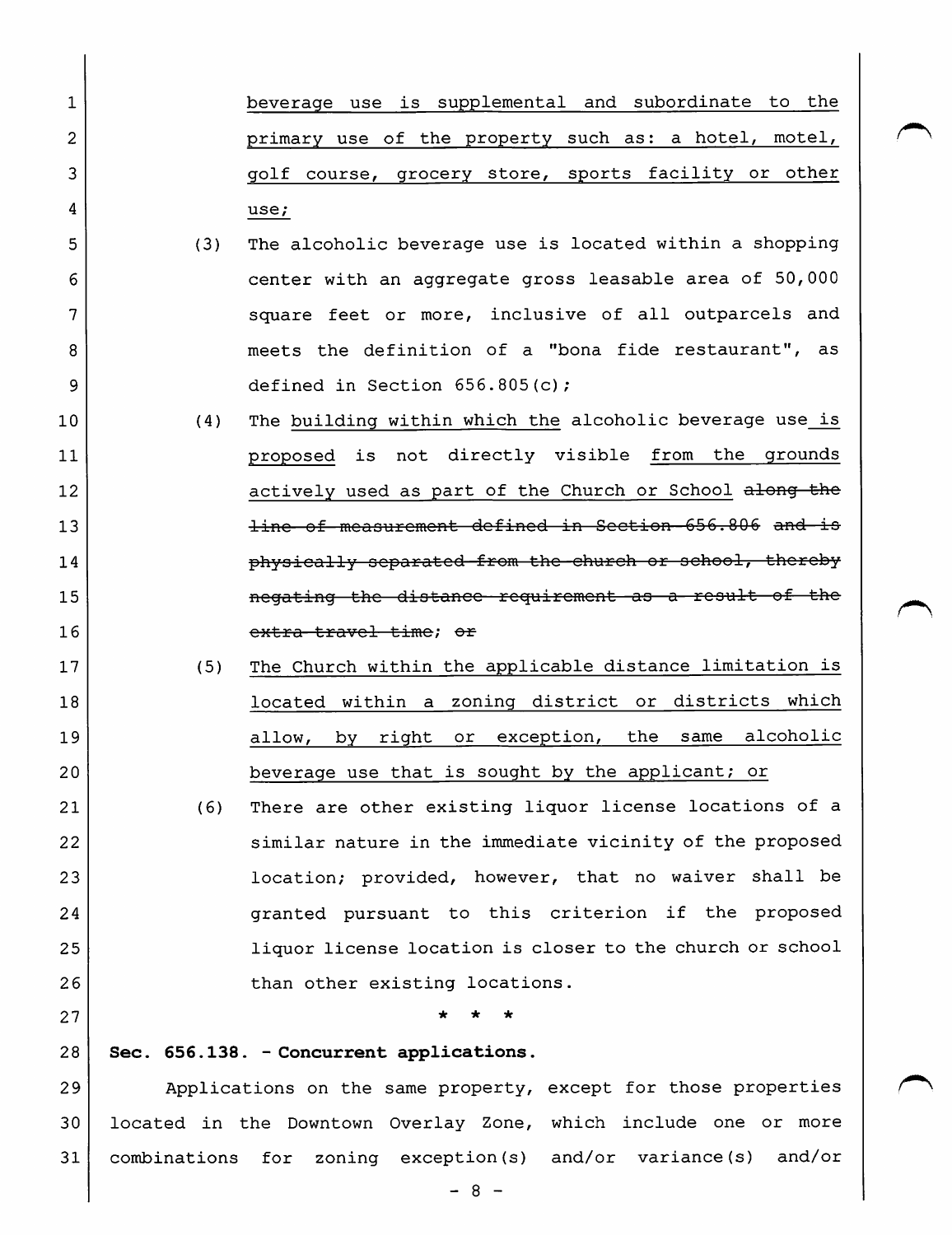administrative deviation(s) and/or waiver(s) for minimum distance  $\mathbf 1$ requirements for liquor license locations and no rezoning of land may 2 be processed and approved or disapproved in a concurrent manner by 3 the Planning Commission, except for those which require City Council 4 approval, which shall be approved or disapproved in a concurrent 5 manner by the City Council. For administrative deviations heard by 6 the Planning Commission, pursuant to this section, the Planning 7 Commission shall apply the criteria set forth in section 656.109, 8 Ordinance Code, Appeals of Planning Commission decisions on 9 administrative deviations, pursuant to this section, shall be 10 processed consistent with sections 656.140, 656.141, 656.142, 11 656.143, 655.144 and 656.145, Ordinance Code, Applications on the 12 same property, except for those properties located in the Downtown 13  $\begin{array}{c|c}\n & 14 \\
\hline\n & 15\n\end{array}$ Overlay Zone, which include a rezoning, waiver for the minimum street 14 frontage requirement and/or sign waiver and one or more of the following: zoning exception (s) and/or variance (s) and/or 16 administrative deviation (s) and/or waiver(s) for minimum distance 17 requirements for liquor license locations may be processed and 18 approved or disapproved in a concurrent manner by the City Council. 19 For zoning exception(s), variance(s), administrative deviation(s) 20 and/or waiver(s) for minimum distance requirements for liquor license 21 locations heard by the City Council, pursuant to this section, the 22 City Council shall apply the criteria set forth in sections 656.131, 23 656.132, 656.109, and 656.133, Ordinance Code,\_respectively. City 24 Council decisions on zoning exception(s), variance(s), administrative 25 deviation(s) and/or waiver(s) for minimum distance requirements for 26 liquor license locations, pursuant to this section shall be deemed 27 the final action of the City. 28

# \* \* \*

30 31 Section 5. Amending Part 3 (Schedule of District Regulations), Chapter 656 (Zoning Code), Ordinance Code, Part 3

29

- 9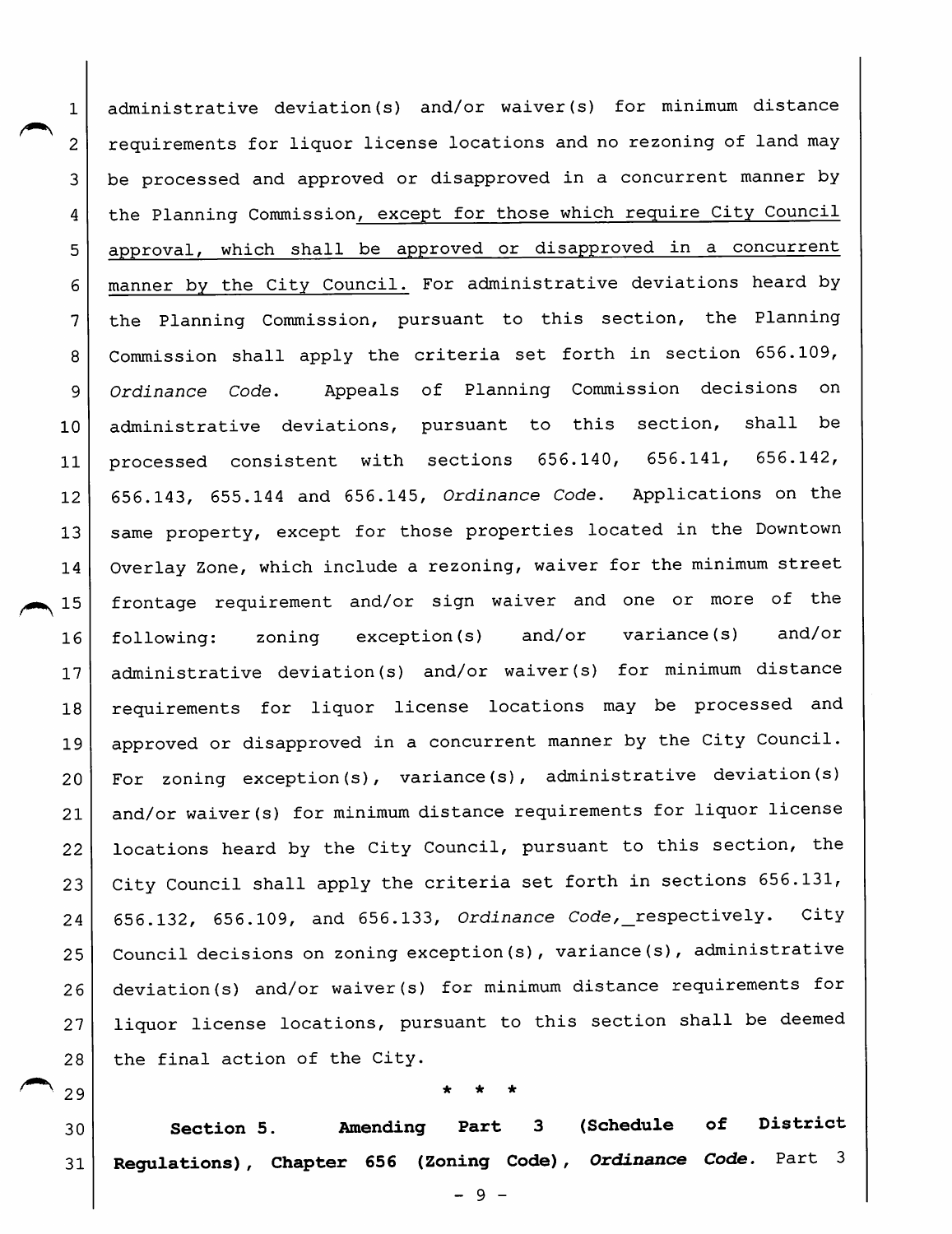1 2 3 4 5 6 7 8 9 10 11 12 13 14 15 16 17 18 19 20 21 22 23 24 25 26 27 28 29 30 31 (Schedule of District Regulations), Chapter 656 (Zoning Code), Ordinance Code:is hereby amended to read as follows: CHAPTER 656. ZONING CODE \* \* \* PART 3. SCHEDULE OF DISTRICT REGULATIONS \* \* ★ SUBPART C. COMMERCIAL USE CATEGORIES AND ZONING DISTRICTS \* \* \* Sec. 656.313. - Community/General Commercial Category \* \* \* A. Primary zoning districts. The primary zoning districts shall include the following:  $\star$   $\star$   $\star$ IV. Commercial Community/General-1 (CCG-1) District. \* \* \* (a) Permitted uses and structures \* \* \* (11) An establishment or facility which includes the retail sale and service of beer or wine for off-premises consumption or an establishment or facility which includes the retail sale and service of all alcoholic beverages, including liquor, beer or wine, for on-premises consumption in conjunction with a restaurant. \* \* \* (c) Permissible uses by exception \* \* \* (23) A brewery which produces of up to ten thousand (10/ 000) barrels per year of beer, mead and cider (aggregate) . Up to thirty (30) percent of total production may be distributed off-site to a licensed distributor. The brewery may include the retail or  $-10 -$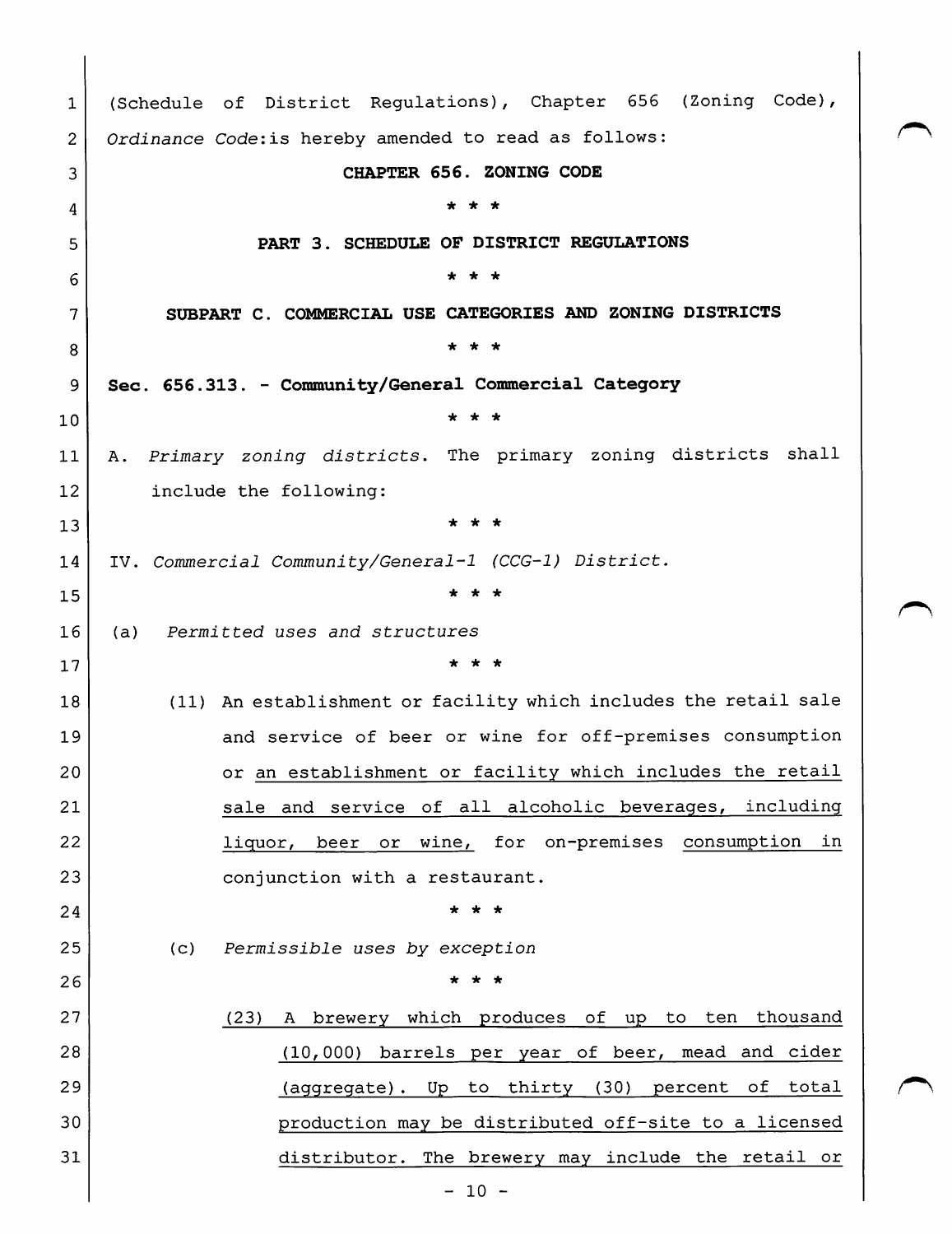| 1  | wholesale sale and service of beer, cider, mead and/or                  |
|----|-------------------------------------------------------------------------|
| 2  | wine for on-premises consumption and/or off-premises                    |
| 3  | consumption not in conjunction with the service of                      |
| 4  | food including permanent or restricted outside sale                     |
| 5  | and service that meet the performance standards and                     |
| 6  | development criteria set forth in Part 4 of the Zoning                  |
| 7  | Code. The beer, cider, mead or wine sold or served                      |
| 8  | may be produced on-site or off-site.                                    |
| 9  |                                                                         |
| 10 | V. Commercial Community/General-2 (CCG-2) District.                     |
| 11 |                                                                         |
| 12 | Permitted uses and structures<br>(a)                                    |
| 13 | * *                                                                     |
| 14 | (27) An establishment or facility which includes the                    |
| 15 | retail sale of all alcoholic beverages including                        |
| 16 | liquor, beer or wine for off-premises consumption                       |
| 17 | that is either: (i) located on property which is more                   |
| 18 | than one-half (1/2) acre in area and for which the                      |
| 19 | than<br>five<br>facility is<br>larger<br>establishment<br>or            |
| 20 | (i)<br>in size<br>is<br>(5,000) square feet<br>or<br>thousand           |
| 21 | immediately adjacent to a grocery store or in the                       |
| 22 | same shopping center as a grocery store and is owned                    |
| 23 | by the same person or entity as the grocery store or                    |
| 24 | a related corporate entity to the owner of the grocery                  |
| 25 | store.                                                                  |
| 26 | $\star$<br>$\star$                                                      |
| 27 | facility which includes the<br>An establishment or<br>(30)              |
| 28 | for off-premises<br>wine<br>оf<br>beer<br>$\verb"or"$<br>sale<br>retail |
| 29 | consumption or for on-premises consumption.                             |
| 30 |                                                                         |
| 31 | * * *                                                                   |
|    | $-11 -$                                                                 |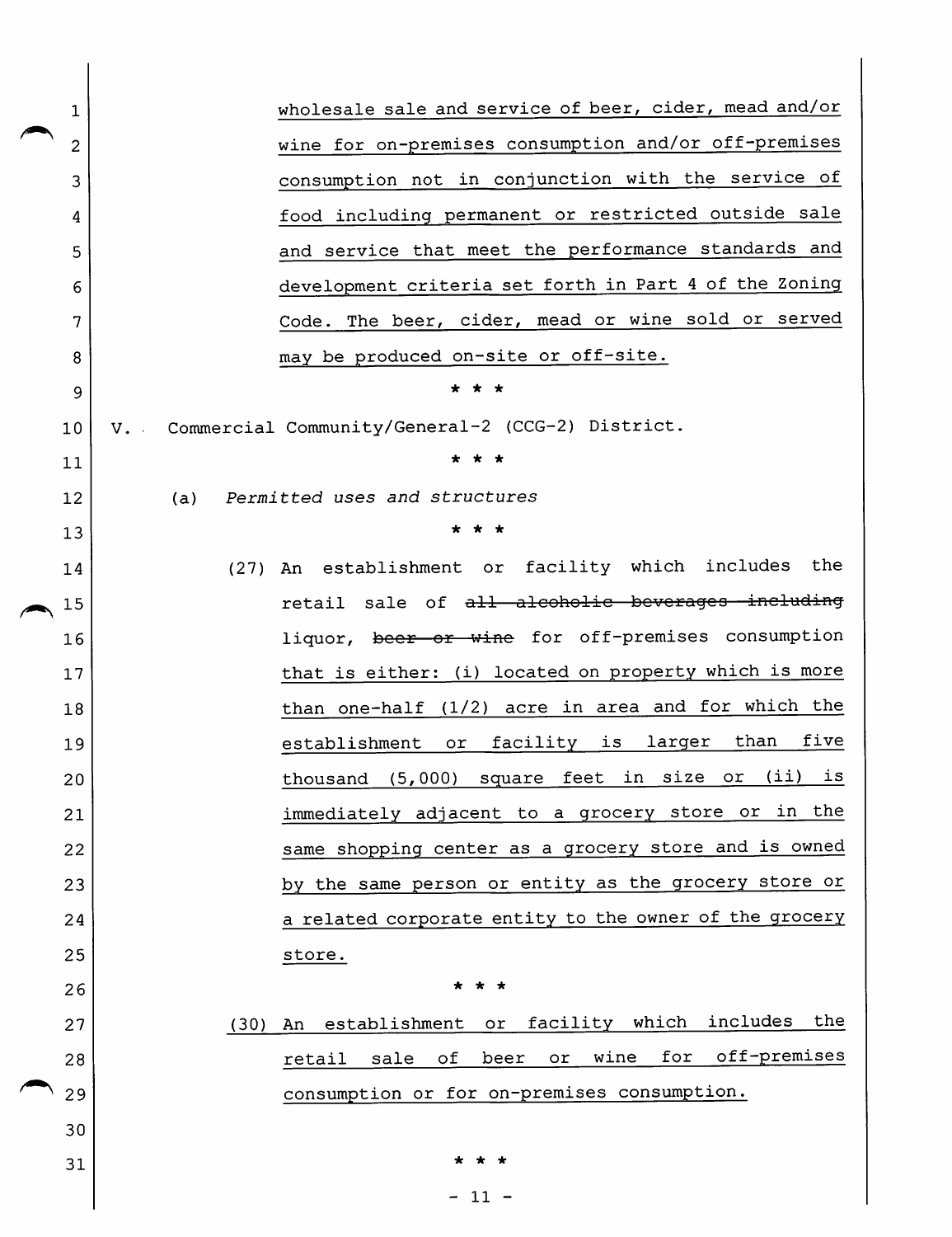1

2

3

4

5

6

7

8

9

10

11

12

13

14

15

16

17

18

19

20

21

22

23

24

25

26

(c) Permissible uses by exception

\* \* \*

(5) An establishment or facility, that is not a restaurant, which includes the retail sale and service of all alcoholic beverages including liquor, beer or wine for on-premises consumption.

4r 4r 4r

- (16) A brewery which produces of up to ten thousand (10,000) barrels per year of beer, mead and cider (aggregate) . Up to thirty (30) percent of total production may be distributed off-site to a licensed distributor. The brewery may include the retail or wholesale sale and service of beer, cider, mead and/or wine for on-premises consumption and/or off-premises consumption not in conjunction with the service of food including permanent or restricted outside sale and service that meet the performance standards and development criteria set forth in Part 4 of the Zoning Code. The beer, cider, mead or wine sold or served may be produced on-site or off-site.
	- (17) An establishment or facility which includes the retail sale and service of liquor for off-premises consumption that does not meet the criteria set forth in Sec. 656.313(A)(V)(a)(27).

27 28 29 30 31 Section 6. Amending Subsection 656.368 (Springfield Historic Zoning Districts), Ordinance Code. Subsections 656.368 IV. (c) (Community/General Commercial Category), Subpart I (Springfield Zoning Overlay and Historic District Regulations) Part 3 (Schedule of District Regulations), Chapter 656 (Zoning Code),

\* \* \*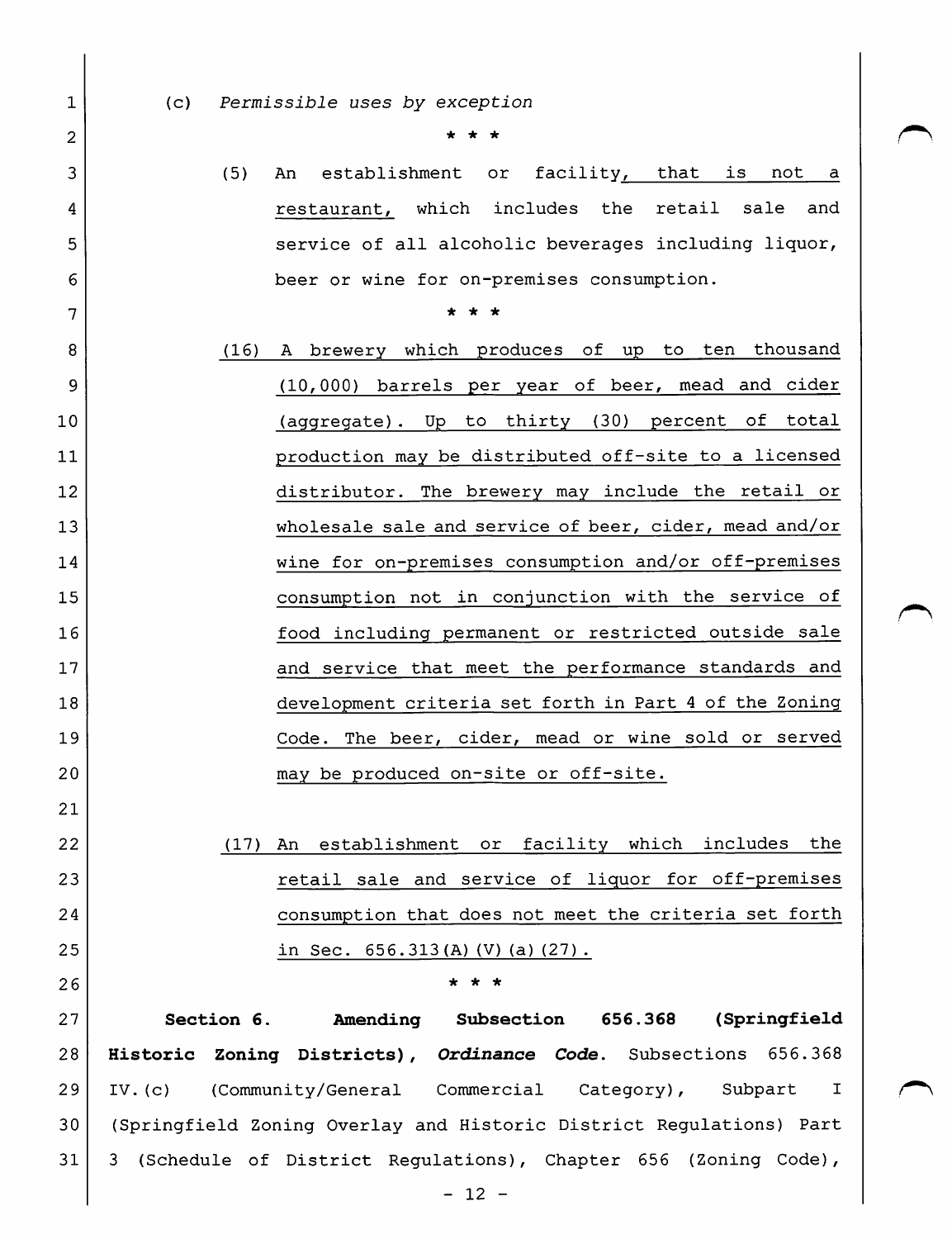Ordinance Code is hereby amended to read as follows:  $\mathbf{1}$ \* \* \* 2 CHAPTER 656. ZONING CODE 3 \* \* \* 4 PART 3. SCHEDULE OF DISTRICT REGULATIONS 5 \* \* \* 6 SUBPART I. SPRINGFIELD HISTORIC ZONING DISTRICTS 7 \* \* \* 8 Sec. 656.368. - Community/General Commercial Category 9 Springfield Historic Zoning Districts include the following: 10 \* \* \* 11 IV. Commercial Community/General-Springfield (CCG-S) District. 12 \* \* \* 13 (a) Permitted uses and structures. 14 ★ \* \* 15 (15) An establishment or facility which includes the retail sale 16 and service of beer or wine for off-premises consumption 17 or the retail sale and service of all alcoholic beverages, 18 including liquor, for on-premises consumption in 19 conjunction with a restaurant the service of food which is 20 ordered from a menu and prepared or served for pay for 21 consumption on-premises. 22 \* ★ \* 23 (c) Permissible uses by exception. 24 \* \* \* 25 (13) A brewery which produces of up to ten thousand (10,000) 26 barrels per year of beer, mead and cider (aggregate). Up 27 to thirty (30) percent of total production may be 28 distributed off-site to a licensed distributor. The brewery 29 may include the retail or wholesale sale and service of 30 beer, cider, mead and/or wine for on-premises consumption 31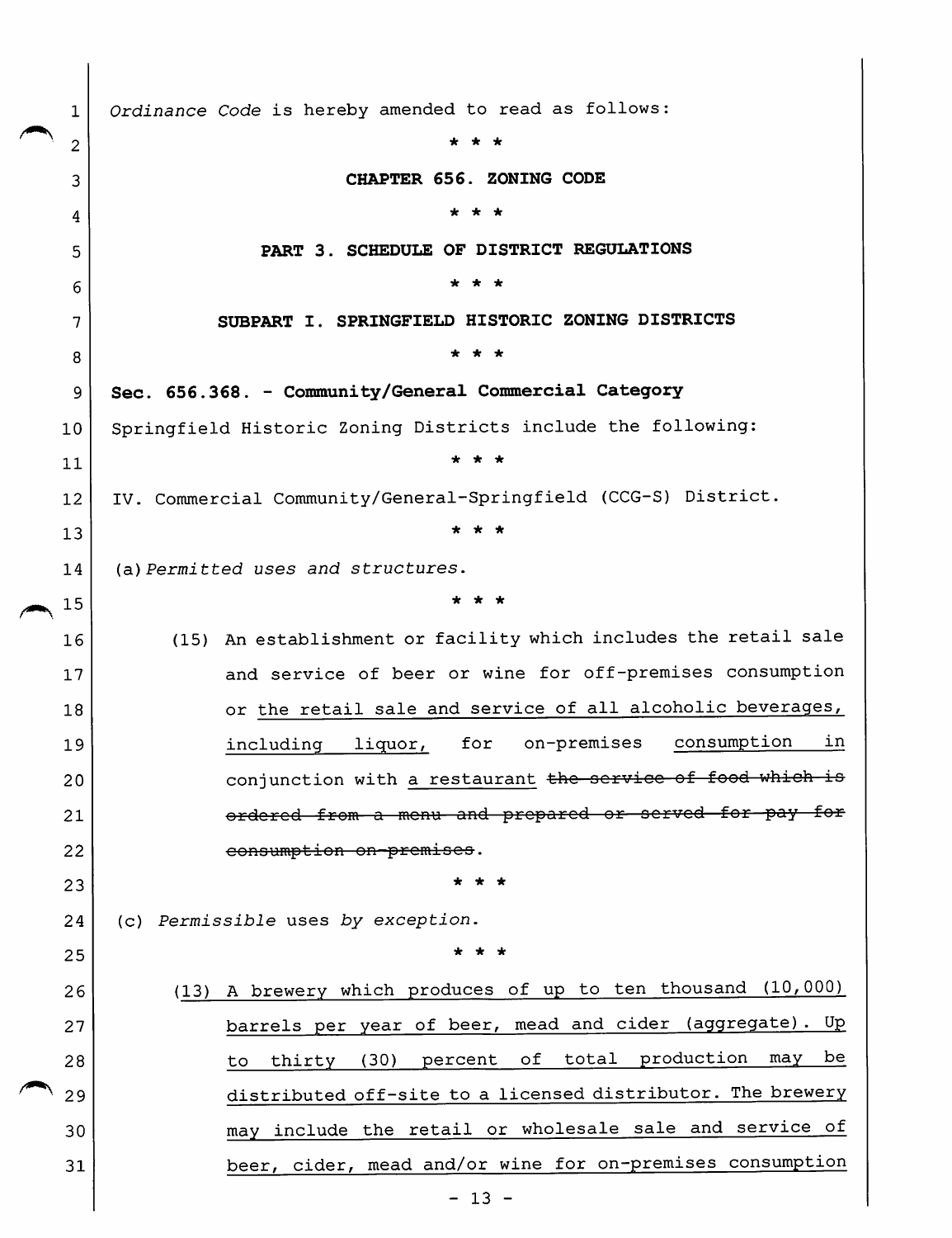| 1              | and/or off-premises consumption not in conjunction with             |
|----------------|---------------------------------------------------------------------|
| $\overline{2}$ | the service of food including permanent or restricted               |
| 3              | outside sale and service that meets the performance                 |
| 4              | standards and development criteria set forth in Part 4 of           |
| 5              | the Zoning Code. The beer, cider, mead or wine sold or              |
| 6              | served may be produced on-site or off-site.                         |
| 7              |                                                                     |
| 8              | Section 7. Amending Subsection 656.802 (Definitions),               |
| 9              | Ordinance Code. Subsection 656.802 (Definitions), Part 8 (Alcoholic |
| 10             | Beverages), Chapter 656 (Zoning Code), Ordinance Code is hereby     |
| 11             | amended to read as follows:                                         |
| 12             | CHAPTER 656. ZONING CODE                                            |
| 13             |                                                                     |
| 14             | PART 8. ALCOHOLIC BEVERAGES                                         |
| 15             |                                                                     |
|                |                                                                     |
| 16             | Sec. 656.802 - Definitions                                          |
| 17             |                                                                     |
| 18             | For purposes of Part 8 and Section 656.133, Church means a<br>(d)   |
| 19             | building used principally as a place wherein persons regularly      |
| 20             | assemble for religious worship, including sanctuaries, chapels      |
| 21             | and cathedrals and on-site buildings adjacent thereto, such as      |
| 22             | parsonages, friaries, convents, fellowship halls, Sunday schools    |
| 23             | and rectories, but not including day eare centers, community        |
| 24             | recreation facilities, and private and/or secondary educational     |
| 25             | facilities. This definition does not include property owned by      |
| 26             | religious organization wherein persons do not regularly<br>a -      |
| 27             | assemble for religious worship or property which is not in          |
| 28             | compliance with the current version of<br>the<br>zoning code,       |
| 29             | ordinance code, building code, fire code or any other applicable    |
| 30             | regulations.                                                        |

 $- 14 -$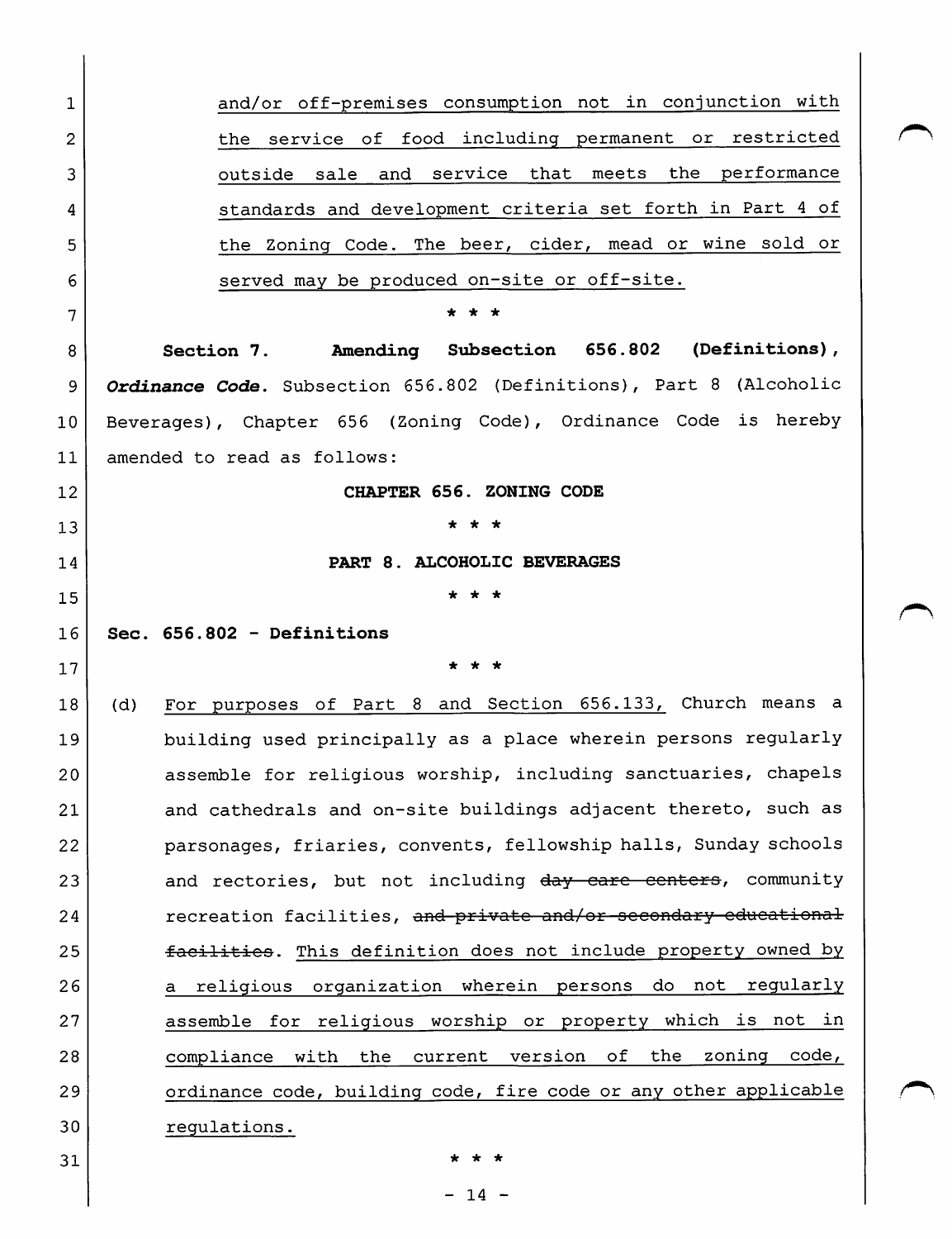1 (f) For purposes of Part 8 and Section 656.133, School means a 2 private or public educational institution offering students an 3 academic curriculum, including kindergartens, elementary 4 | schools, high schools, day care for children or after-school 5 care for children colleges and universities.

 $\begin{array}{ccc} 6 \end{array}$ 

#### 7 | Sec. 656.805. - Distance limitations.

8 | Except as provided in other Sections, the distance limitations 9 | for on- and off-premises consumption of alcohol, beer and/or wine 10 shall be as follows:

- 11 (a) There shall be no distance limitations for the sale of beer 12 or wine for the off-premises consumption of beer and wine. 13 (b) There shall be not less than 500 feet from an established 14 eSchool, or eChurch or adult entertainment or service 15 | facility, a retail facility which sells liquor for off-16 | premises consumption <del>of alcoholic beverages, including</del> 17 **beer** and wine, and not less than 500 feet from an 18 cotablished adult entertainment or service facility.
- 19 (c) There shall be not less than 500 feet from an established 20 eSchool or eChurch for a restaurant serving alcoholic 21 beverages for on-premises consumption, that does not 22 | **qualify** as a nightclub pursuant to Section 656.1601, 23 | Contract Code Code.
- 24 (d) There shall be not less than  $1,500$  feet from  $\underline{a}$  and 25 Gotabliahed eschool or eChurch a facility which serves 26 alcoholic beverages for the on-premises consumption  $\theta$ 27 | alcoholic beverages, unless said facility is a restaurant 28 | and the conjunction—with—the—service—of-food, except as 29 | Specifically provided herein.
- $30$  (e) These distance limitations shall not apply to a  $65$ chool or 31 eChurch located in a CN, CCG-1 $_L$   $\sigma$  CCG-2 or CCG-S zoned

 $- 15 -$